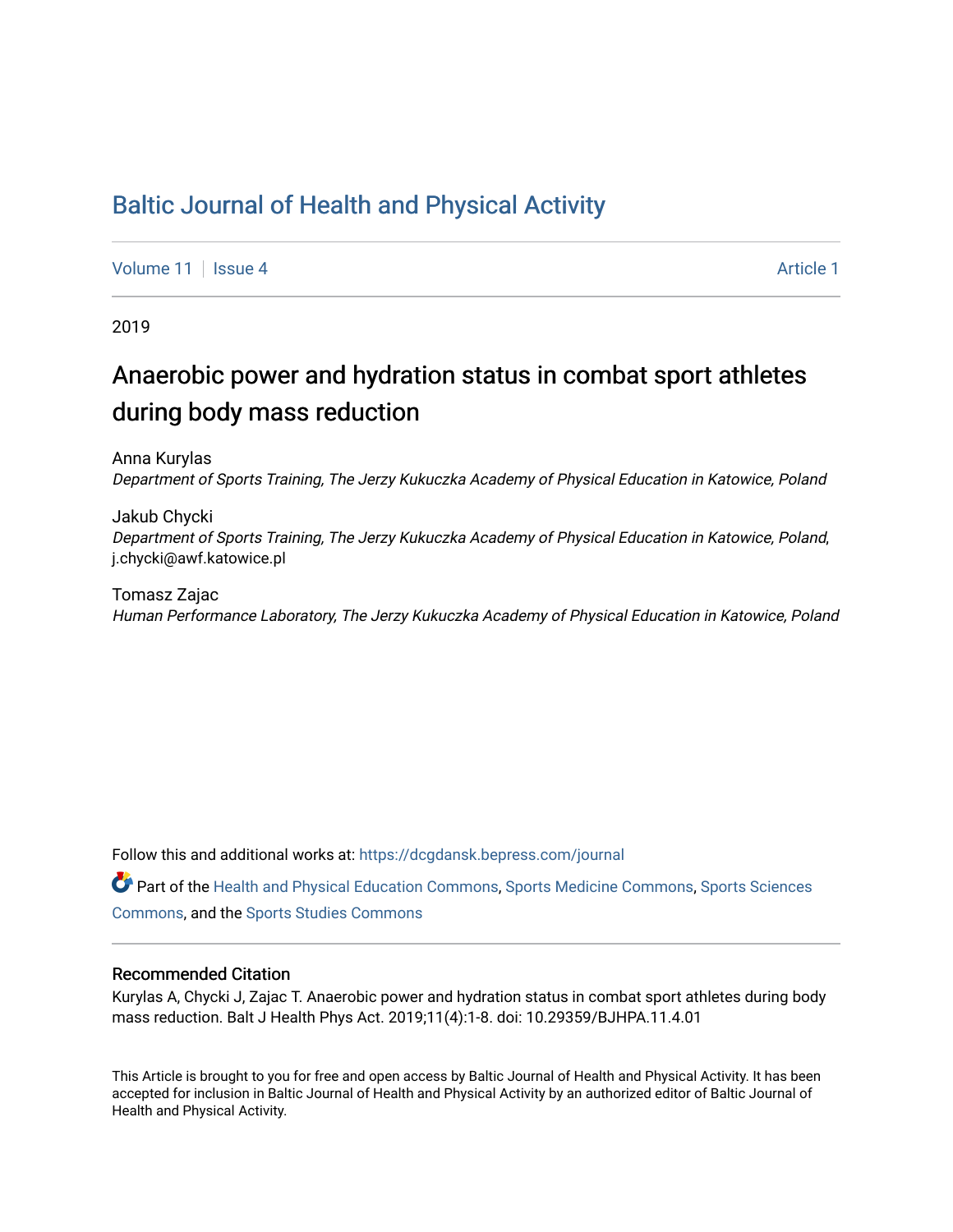# **Anaerobic power and hydration status in combat sport athletes during body mass reduction**

**Anna Kurylas1 ABF, Jakub Chycki1 CDE, Tomasz Zając<sup>2</sup> BEF Authors' Contribution:**

<sup>1</sup> Department of Sports Training,

**A** Study Design **B** Data Collection **C** Statistical Analysis **D** Data Interpretation **E** Manuscript Preparation **F** Literature Search

**G** Funds Collection

2 Human Performance Laboratory, The Jerzy Kukuczka Academy of Physical Education, Katowice, Poland

The Jerzy Kukuczka Academy of Physical Education, Katowice, Poland

| abstract                     |                                                                                                                                                                                                                                                                                                                                                                                                                                                                                                                                                                                                 |
|------------------------------|-------------------------------------------------------------------------------------------------------------------------------------------------------------------------------------------------------------------------------------------------------------------------------------------------------------------------------------------------------------------------------------------------------------------------------------------------------------------------------------------------------------------------------------------------------------------------------------------------|
| Background:                  | Hydration is one of the most significant issues for combat sports as athletes often use water restriction<br>for quick weight loss before competition. There is significant evidence to indicate that the hypohydration<br>status impairs anaerobic performance. The aim of this study was to investigate if hypohydration, to<br>reach a weight category, affects anaerobic performance.                                                                                                                                                                                                       |
| <b>Material and methods:</b> | Six well trained combat sport athletes, classified in the middleweight division, took part in the<br>experiment. The hydration status and anaerobic performance parameters were evaluated at four<br>points in time (t <sub>1</sub> - four weeks before fight, t <sub>2</sub> - two weeks before fight, t <sub>3</sub> - one day before fight, t <sub>4</sub> - the<br>fight day). The hydration status was determined using urine osmolality ( $U_{\alpha s}$ ) and urine specific gravity<br>$(U_{sc})$ techniques. Anaerobic performance was evaluated by 30s Wingate tests for upper limbs. |
| <b>Results:</b>              | The current investigation demonstrated a significant impairment of anaerobic performance parameters,<br>such as peak power - P <sub>n</sub> (W), mean power - P <sub>m</sub> (W) and total work performed - W <sub>r</sub> (J), as a consequence<br>of dehydration in the weight cutting process.                                                                                                                                                                                                                                                                                               |
| <b>Conclusions:</b>          | The overall results indicate that hypohydration in combat sports athletes is not fully compensated in<br>the 24 h from weigh-in to competition.                                                                                                                                                                                                                                                                                                                                                                                                                                                 |
| Key words:                   | hydration, rehydration protocol, anaerobic performance.                                                                                                                                                                                                                                                                                                                                                                                                                                                                                                                                         |
| .                            |                                                                                                                                                                                                                                                                                                                                                                                                                                                                                                                                                                                                 |

#### **article details**

|                              | Article statistics: Word count: 2,920; Tables: 0; Figures: 2; References: 19                                                                                                                                                                                                                                                                                                                                                                                                                                                                                                                                                                                                                                                                                                                                                                                  |  |  |  |  |  |
|------------------------------|---------------------------------------------------------------------------------------------------------------------------------------------------------------------------------------------------------------------------------------------------------------------------------------------------------------------------------------------------------------------------------------------------------------------------------------------------------------------------------------------------------------------------------------------------------------------------------------------------------------------------------------------------------------------------------------------------------------------------------------------------------------------------------------------------------------------------------------------------------------|--|--|--|--|--|
|                              | Received: September 2019; Accepted: October 2019; Published: December 2019                                                                                                                                                                                                                                                                                                                                                                                                                                                                                                                                                                                                                                                                                                                                                                                    |  |  |  |  |  |
|                              | <b>Full-text PDF:</b> http://www.balticsportscience.com                                                                                                                                                                                                                                                                                                                                                                                                                                                                                                                                                                                                                                                                                                                                                                                                       |  |  |  |  |  |
| Copyright                    | © Gdansk University of Physical Education and Sport, Poland                                                                                                                                                                                                                                                                                                                                                                                                                                                                                                                                                                                                                                                                                                                                                                                                   |  |  |  |  |  |
| Indexation:                  | Celdes, Clarivate Analytics Emerging Sources Citation Index (ESCI), CNKI Scholar (China National Knowledge<br>Infrastructure), CNPIEC, De Gruyter - IBR (International Bibliography of Reviews of Scholarly Literature in<br>the Humanities and Social Sciences), De Gruyter - IBZ (International Bibliography of Periodical Literature<br>in the Humanities and Social Sciences), DOAJ, EBSCO - Central & Eastern European Academic Source, EBSCO<br>- SPORTDiscus, EBSCO Discovery Service, Google Scholar, Index Copernicus, J-Gate, Naviga (Softweco, Primo<br>Central (ExLibris), ProQuest - Family Health, ProQuest - Health & Medical Complete, ProQuest - Illustrata: Health<br>Sciences, ProQuest - Nursing & Allied Health Source, Summon (Serials Solutions/ProQuest, TDOne (TDNet), Ulrich's<br>Periodicals Directory/ulrichsweb, WorldCat (OCLC) |  |  |  |  |  |
| <b>Funding:</b>              | This research was supported by the Ministry of Science and Higher Education of Poland under Grant NRSA3 03953<br>and NRSA4 040 54.                                                                                                                                                                                                                                                                                                                                                                                                                                                                                                                                                                                                                                                                                                                            |  |  |  |  |  |
|                              | <b>Conflict of interests:</b> Authors have declared that no competing interest exists.                                                                                                                                                                                                                                                                                                                                                                                                                                                                                                                                                                                                                                                                                                                                                                        |  |  |  |  |  |
| <b>Corresponding author:</b> | Jakub Chycki, Department of Sports Training, The Jerzy Kukuczka Academy of Physical Education in Katowice, 40-065<br>Katowice, Mikolowska 72a, Poland; e-mail: j.chycki@awf.katowice.pl.                                                                                                                                                                                                                                                                                                                                                                                                                                                                                                                                                                                                                                                                      |  |  |  |  |  |
| <b>Open Access License:</b>  | This is an open access article distributed under the terms of the Creative Commons Attribution-Non-commercial 4.0<br>International (http://creativecommons.org/licenses/by-nc/4.0/), which permits use, distribution, and reproduction in<br>any medium, provided the original work is properly cited, the use is non-commercial and is otherwise in compliance<br>with the license.                                                                                                                                                                                                                                                                                                                                                                                                                                                                          |  |  |  |  |  |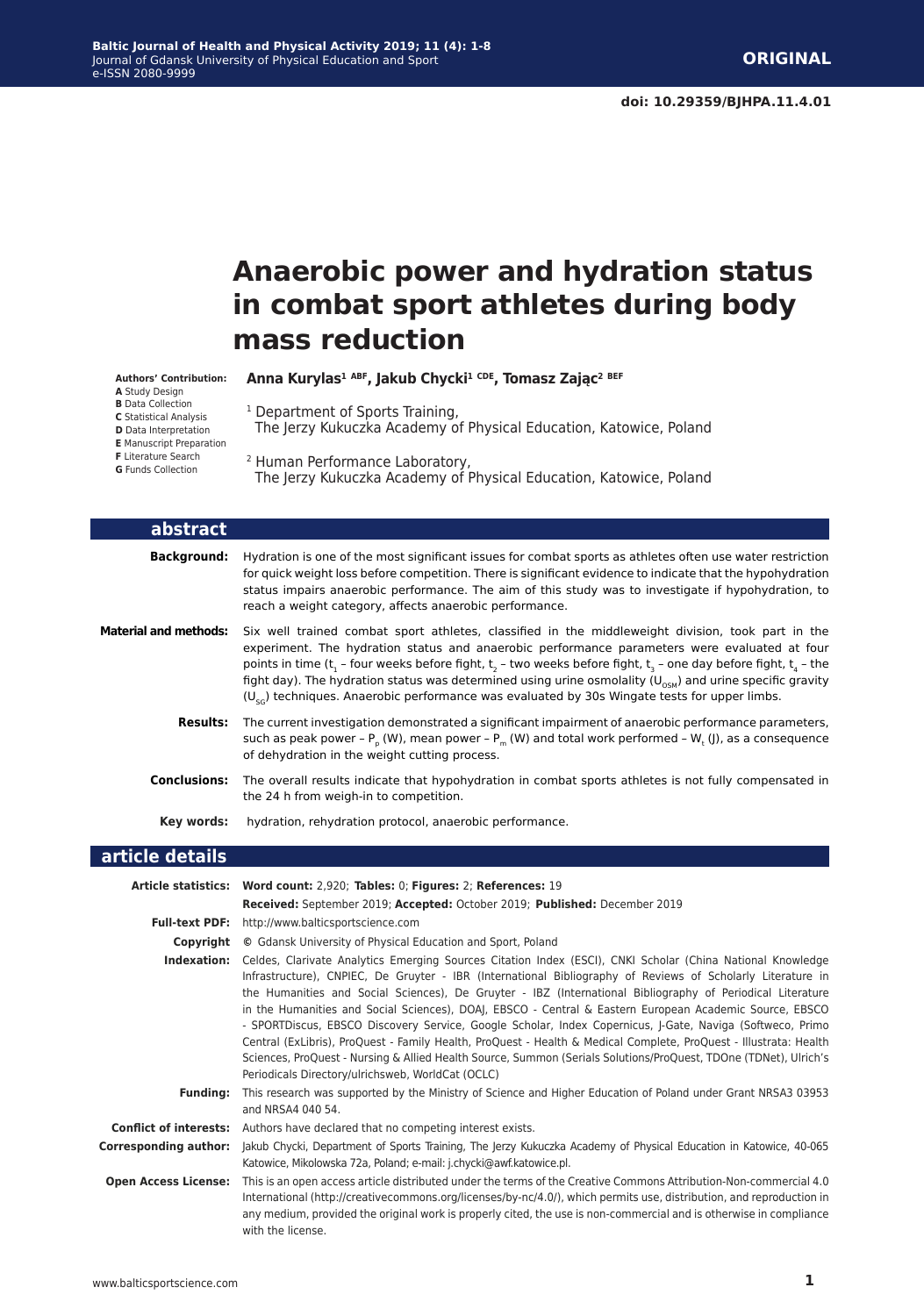# **introduction**

Combat sports are among the sport disciplines which have weight categories to make competition fair for athletes of different anthropometric characteristics. This phenomenon relates to the drastic reduction of body mass before competition in order to meet particular weight standards [1]. As research shows, most athletes do not incorporate long term dietary and training procedures to reach the optimal body mass for competition. On the contrary, the majority of combat sports athletes reduce their weight drastically before the competition to reach appropriate weight categories. This may mean a reduction of up to 5% body mass within 2–3 weeks or even a shorter time period. The analysis of dietary procedures of elite female judo athletes in the precompetitive period has revealed that 80% of them use very low calorie diets, which do not cover the basic energy needs, and in some cases reached values as low as 470 kcal/d [2]. The results of studies considering the effects of body mass reduction on physical and mental performance are quite controversial. There is research indicating that drastic weight reduction negatively influences repeated-effort performance, while other studies show no impact on aerobic and anaerobic single or repeated physical tasks [3]. It seems that large magnitudes of weight loss (> 3% BM) over a short period of time (24– 48h) are detrimental to strength speed performance, while weight loss over multiple days (5–12) using food restriction and fluid manipulation have not shown negative effects on performance [4]. Studies that show a negative impact of weight reduction usually relate to high intensity repeat effort performance up to 24h following the weight loss [5, 6]. Combat sports with longer competition duration are likely to be at a greater risk of impaired performance resulting from rapid weight reduction. There are many methods of body mass reduction which have different consequences on sport performance. Acute reduction in energy intake influences performance through reduced glycogen concertation [4, 6]. Lower levels of muscle glycogen induce fatigue and lower the strengthendurance by reducing glycolytic potation. When using acute dehydration as a weight loss strategy, different physiological changes will influence exercise performance. Dehydration by sweat loss is associated with a reduction in blood plasma, and total blood volume which impairs the cardiovascular function, muscle blood flow and thermoregulation [5, 7]. The recovery period between weight control and competition is usually 24h or less, which seems insufficient to recover the hydration status [6, 7]. Some authors indicate that acute dehydration significantly alters electrolyte concentration which may influence cells fluid balance, and as a result impair the neuromuscular function [6, 8]. There is little research investigating the acute effects of dehydration and rehydration on the neuromuscular function and anaerobic performance in combat sports.

Considering the significant consequences of rapid weight reduction on physical performance in combat sports, we have attempted to evaluate changes in anaerobic power, body mass and body composition as well as the hydration status in elite athletes over four weeks' body mass reduction before competition

## **material and methods**

#### **participants**

Six, apparently well-trained combat sport athletes were enrolled in the study. All study participants had at least eight years of training experience and competed at the international level. Subjects were classified in the middleweight division (154–160 lbs, 69.85–72.56 kg). The athletes constituted a homogenous group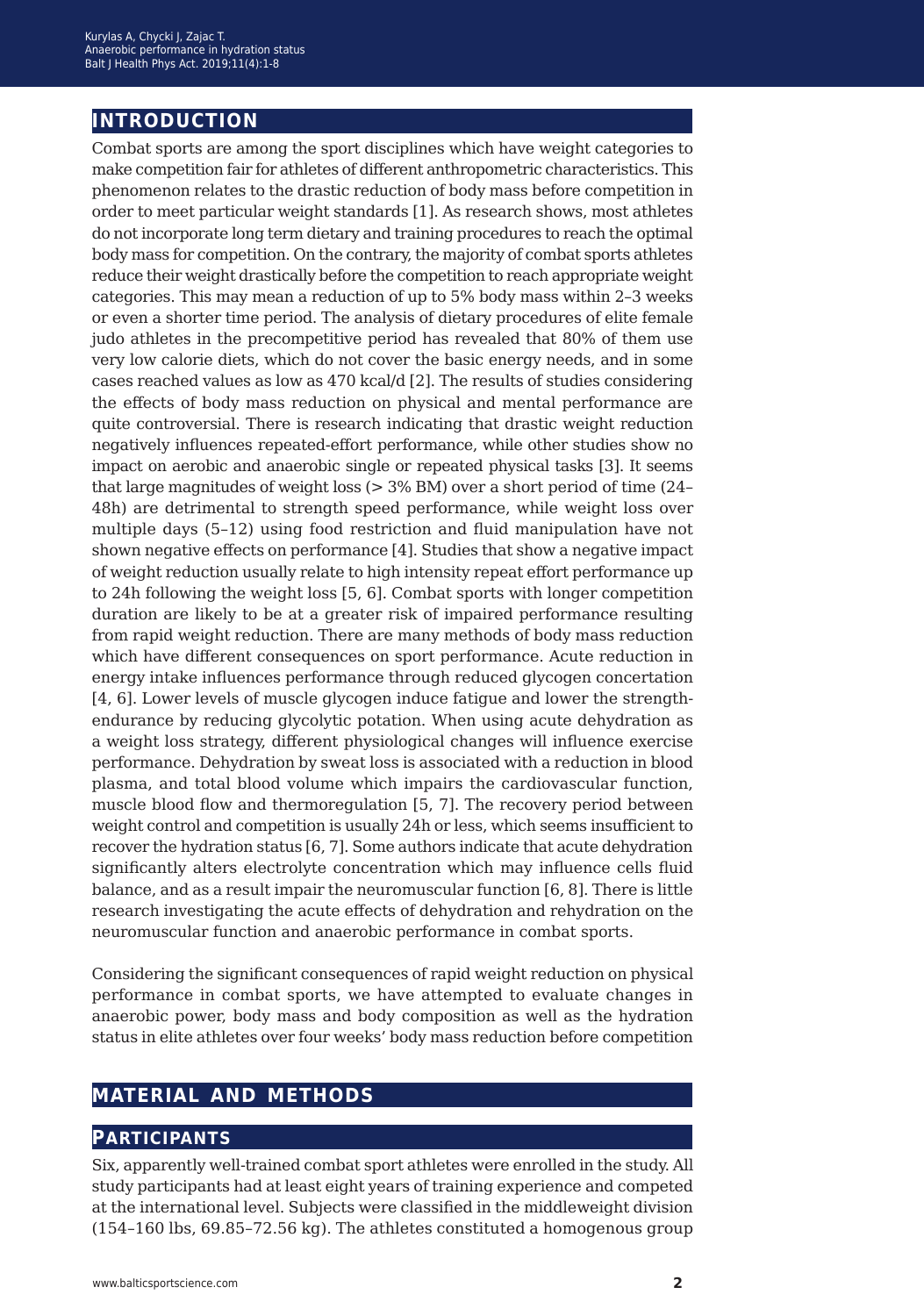with regard to age (average age of  $27.3 \pm 0.5$  years), somatic and anthropometric characteristics as well as anaerobic performance (mean body mass (BM) 79.4  $\pm$ 1.1 kg; fat content (FAT%)  $10.8 \pm 1.7$ %). All subjects had valid medical examinations and showed no contraindications to participate in the study. The athletes were informed verbally and in writing of the experimental protocol, the possibility to withdraw at any stage of the experiment, and they gave their written consent for participation. The experimental protocol was approved by the Ethics Committee of the Jerzy Kukuczka Academy of Physical Education in Katowice, Poland, and conformed to the principles presented in the Declaration of Helsinki.

### **experimental design**

The experiment lasted 29 days. The study consisted of four visits to the laboratory. The body mass, hydration status and anaerobic performance were evaluated at four points in time  $(t<sub>1</sub> - four weeks before fight, t<sub>2</sub> - two weeks)$ before fight,  $t_3$  – one day before fight,  $t_4$  – the fight day) (Fig. 1). The study was conducted during the preparatory period of the annual training cycle, when a high volume of work dominated the daily training loads. The experiment reliably imitated the preparations for competition. In fact, the preparations are not crowned with a real fight. The exercise protocol would not be applicable on the day of competition. The participants refrained from exercise for 2 days before testing to minimise the effect of fatigue.



Fig. 1. Experimental design flowchart

### **biochemical assays**

Urine samples were taken at each of the four time points  $(t_1, t_2, t_3, t_4)$ . They were placed in a plastic container and mixed with 5 ml/L of 5% solution of isopropyl alcohol and thymol for preservation. Urine samples were assayed for the presence of blood and proteins. Specific gravity was determined using the Atago Digital refractometer (Atago Digital, USA). Urine osmolality ( $U_{\text{osm}}$ ) was analysed in duplicate by freezing point depression osmometry (Model 3250, Advanced Instruments, USA).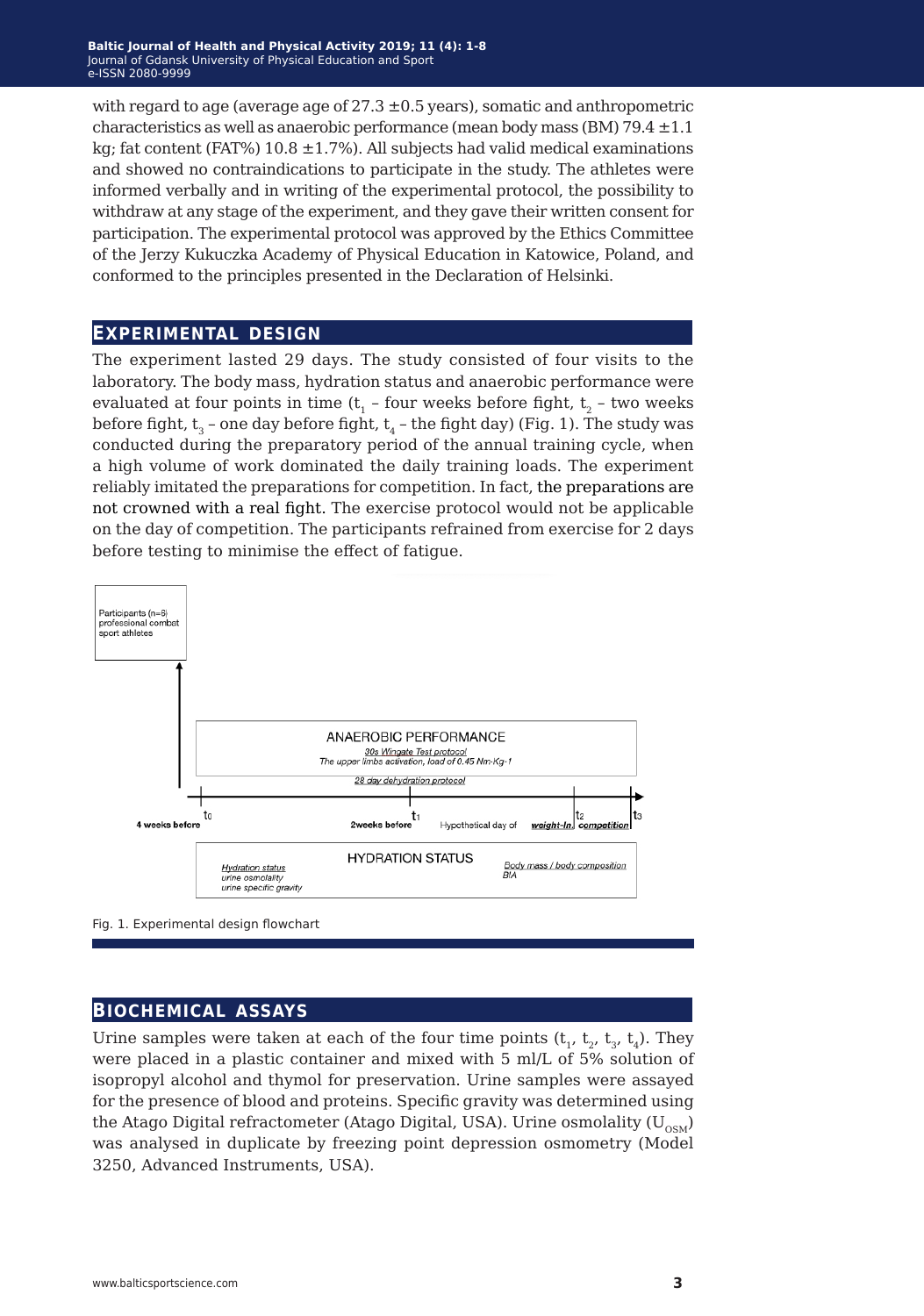#### **body mass composition**

The measurements of body mass were performed on medical scales with a precision of 0.1 kg. Body composition was evaluated using the electrical impedance technique (Inbody 720, Bioscpace Co., Japan).

#### **stress test**

Anaerobic performance was evaluated by the 30-second Wingate test protocol for upper limbs. The test was preceded by a 5 min warm-up with resistance of 40 W and cadence within 50–60 rpm. Following the warm-up, the test trial started, in which the objective was to reach the highest cadence in the shortest possible time and to maintain it throughout the test. The lower limb Wingate protocol was performed on an Excalibur Sport ergocycle with a resistance of 0.8 Nm·Kg-1 (Lode BV, Groningen, Netherlands). The upper body Wingate test was carried out on a rotator with a flying start with a load of  $0.45 \text{ Nm} \cdot \text{Kg}^{-1}$ (Brachumera Sport, Lode, Netherlands). Each subject completed test trials. The variables of peak power -  $P_p(W)$ , mean power -  $P_m(W)$  and total work performed –  $\mathrm{W_{t}}$  (J), were registered and calculated by the Lode Ergometry Manager (LEM, software package, Netherlands).

#### **statistical analysis**

The data were processed using the Statistica software and presented as means with standard deviations. The Shapiro-Wilk, Levene and Mauchly's tests were used in order to verify the normality, homogeneity and sphericity of the sample's data variances, respectively. The repeated measure ANOVA was performed to determine differences between four weeks before, two weeks before, one day before and the fight day for PP, MP, TW, LA,  $U_{\text{OSM}}$  and  $U_{\text{SG}}$ . The one way ANOVA was used to determine differences between values of body mass changes, after the hydration. Statistical significance was set at  $p < 0.05$ .

All statistical analyses were performed using Statistica 9.1 and Microsoft Office and were presented as means with standard deviations.

## **results**

Changes in  $P_{p'}$ ,  $P_{m'}$ ,  $W_{t'}$  LA,  $U_{\text{OSM}}$  and  $U_{\text{SG}}$  values, after hydration four weeks before the fight day, two weeks before the fight day, one day before the fight day and on the fight day were presented in Tables 1 and 2. Similarly, the changes in body mass values after the hydration were presented in Figure 2.

The ANOVA analysis of variance with repeated measures showed the most significant statistical differences in value of Pp between 1 day before the fight and on the fight day (with  $p = 0.021$ ), after the hydration, as well as between 1 day before the fight and on the fight day in the values of  $\text{P}_{_{\text{m}}}$  and  $\text{W}_{_{\text{t}}}$  (p = 0.039 and  $p = 0.036$ ). On the other hand, ANOVA showed the most significant statistical differences between 1 day before the fight and four weeks before the fight in the value of LA with  $p = 0.040$  (Table 3).

The same ANOVA analysis of variance with repeated measures revealed the most significant statistical differences in values of  $U_{\text{osm}}$  and  $U_{\text{sc}}$  between 1 day before the fight and on the fight day (with  $p = 0.031$  and  $p = 0.009$ ) after the hydration (Table 4).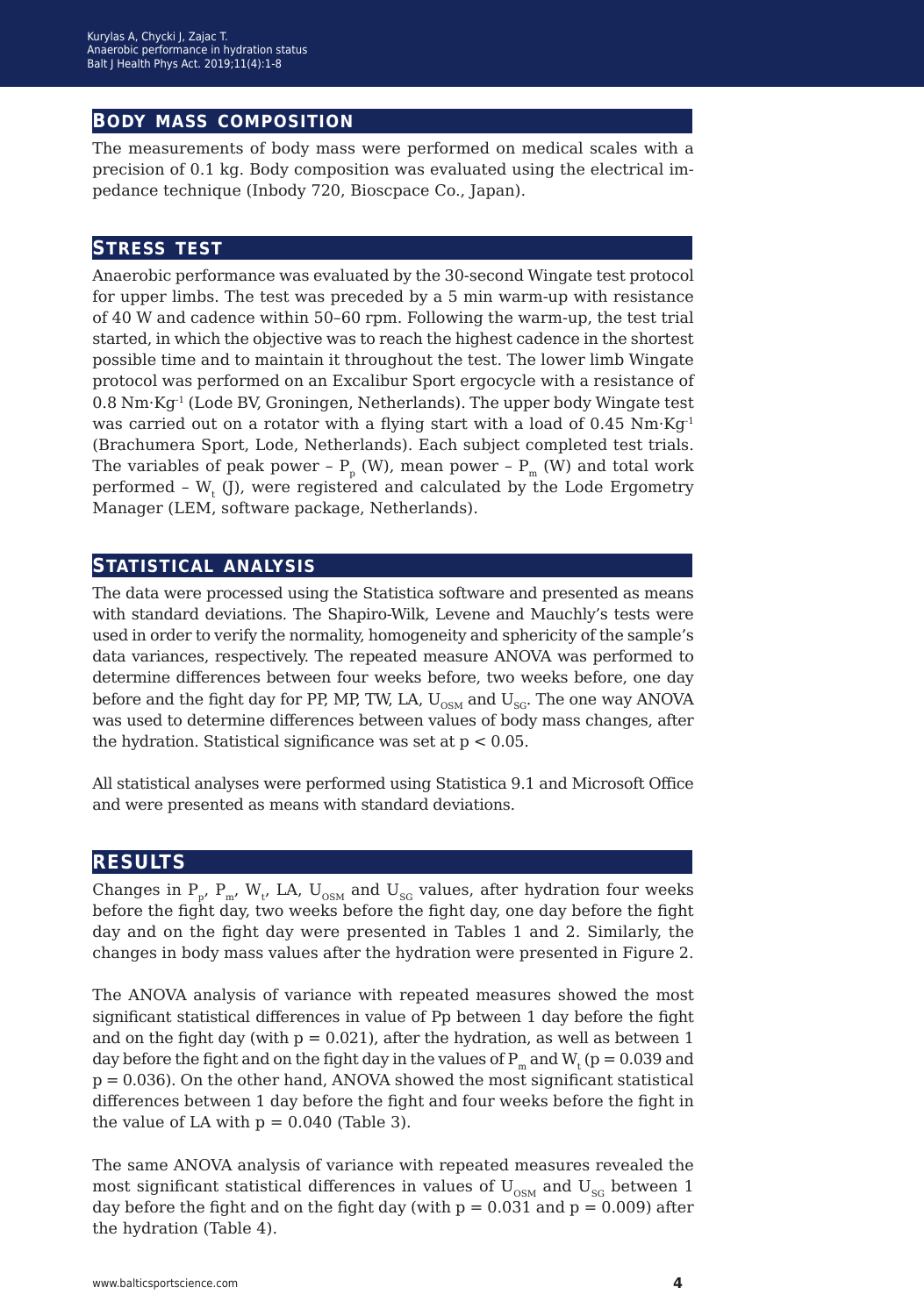Table 1. Changes in PP, MP, TW and LA values in the hydration status four weeks before the fight day, two weeks before the fight day, one day before the fight day and on the fight day

| Variables           | 4 weeks before |         | 2 weeks before |         | 1 day before |           | Fight day |           |
|---------------------|----------------|---------|----------------|---------|--------------|-----------|-----------|-----------|
|                     | Mean           | SD      | Mean           | SD      | Mean         | <b>SD</b> | Mean      | <b>SD</b> |
| $P_{n1}(W)$         | 976.00         | 147.70  | 982.38         | 140.20  | 672.43       | 107.70    | 923.24    | 126.90    |
| $P_{m1}(W)$         | 464.70         | 56.90   | 467.70         | 39.55   | 397.00       | 42.00     | 460.70    | 36.55     |
| $W_{11}$ (J)        | 13412.60       | 1695.50 | 13971.60       | 1163.90 | 10393.60     | 1314.10   | 13271.60  | 1147.90   |
| $\Delta$ LA mmol/l) | 10.42          | 1.69    | 10.55          | 1.45    | 9.70         | 2.11      | 10.56     | 1.45      |

Table 2. Changes in U<sub>osm</sub> and U<sub>sG</sub> values after hydration four weeks before the fight day, two we-<br>eks before the fight day, one day before the fight day and on the fight day

| Variables                                                 | 4 weeks before | 2 weeks before | 1 day before | Fight day |
|-----------------------------------------------------------|----------------|----------------|--------------|-----------|
| $U_{\text{OSM}}$ (mOsmkg H <sub>2</sub> O <sup>-1</sup> ) | 340.000        | 380,000        | 1121.300     | 780,800   |
| $U_{SG}$                                                  | 1.012          | 1.010          | 1.045        | 1.011     |

Table 3. Results of differences between four weeks before, two weeks before, one day before and on the fight day for PP, MP, TW and LA with ANOVA repeated measures

| Variables            | <b>Measures</b> | 4 weeks<br>before | 2 weeks<br>before | 1 day<br>before | Fight<br>day |
|----------------------|-----------------|-------------------|-------------------|-----------------|--------------|
| $P_{p1}(W)$          | 4 weeks before  |                   | 0.231             | 0.034           | 0.167        |
|                      | 2 weeks before  | 0.231             |                   | 0.032           | 0.189        |
|                      | 1 day before    | 0.034             | 0.032             |                 | 0.021        |
|                      | fight day       | 0.167             | 0.189             | 0.021           |              |
| $P_{m1}$ (W)         | 4 weeks before  |                   | 0.451             | 0.041           | 0.387        |
|                      | 2 weeks before  | 0.451             |                   | 0.039           | 0.401        |
|                      | 1 day before    | 0.041             | 0.039             |                 | 0.043        |
|                      | fight day       | 0.387             | 0.401             | 0.043           |              |
| $W_{t1}$ (J)         | 4 weeks before  |                   | 0.397             | 0.040           | 0.333        |
|                      | 2 weeks before  | 0.397             |                   | 0.038           | 0.405        |
|                      | 1 day before    | 0.040             | 0.038             |                 | 0.039        |
|                      | fight day       | 0.333             | 0.405             | 0.039           |              |
| $\Delta$ LA (mmol/l) | 4 weeks before  |                   | 0.114             | 0.040           | 0.314        |
|                      | 2 weeks before  | 0.114             |                   | 0.043           | 0.714        |
|                      | 1 day before    | 0.040             | 0.043             |                 | 0.043        |
|                      | fight day       | 0.314             | 0.714             | 0.043           |              |

Table 4. Results of differences between four weeks before, two weeks before, one day before and on the fight day for  $\rm U_{\rm \scriptscriptstyle OSM}$  and  $\rm U_{\rm \scriptscriptstyle SG}$  with ANOVA repeated measures

| Variables        | Measures       | 4 weeks<br>before | 2 weeks<br>before | $1$ day<br>before | Fight<br>day |
|------------------|----------------|-------------------|-------------------|-------------------|--------------|
| $U_{_{\rm OSM}}$ | 4 weeks before |                   | 0.124             | 0.021             | 0.041        |
|                  | 2 weeks before | 0.124             |                   | 0.012             | 0.034        |
|                  | 1 day before   | 0.021             | 0.012             |                   | 0.031        |
|                  | Fight day      | 0.041             | 0.034             | 0.031             |              |
| $U_{SG}$         | 4 weeks before |                   | 0.114             | 0.009             | 0.111        |
|                  | 2 weeks before | 0.114             |                   | 0.010             | 0.115        |
|                  | 1 day before   | 0.009             | 0.010             |                   | 0.009        |
|                  | Fight day      | 0.111             | 0.115             | 0.009             |              |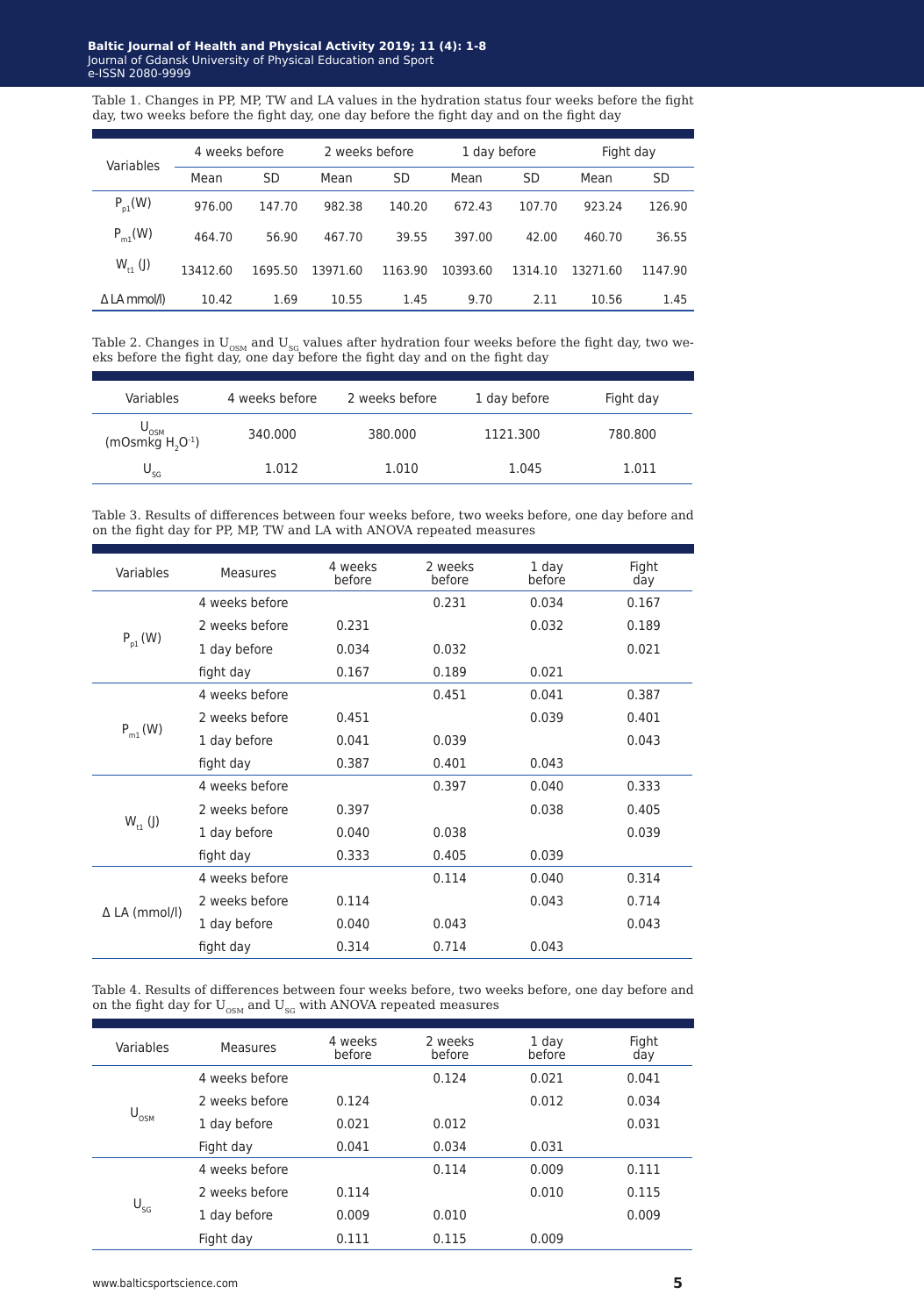One way ANOVA revealed significant statistical differences in the changes of body mass values after the hydration for one day before the fight with  $p = 0.021$ and with reference to values for four weeks before, two weeks before and for the fight day (Fig. 2).



Fig. 2. Changes of body mass in the hypohydration protocol

## **discussion**

There are such sport disciplines as combat sports for which fluid intake before, during and after competition is a key factor determining performance, as well as being part of the strategy for reaching the weight category limit [9]. Effective hydration determines proper functioning of the human body at rest and especially during and after exercise. Water allows for homeostasis; it facilitates most biochemical reactions; it allows numerous particles and compounds to dilute. It helps in the transport of metabolites and utilization of by-products [10, 11]. Exercise induces ionic changes within contracting muscles that contribute to the development of metabolic acidosis. The increased intramuscular acidity can then limit the capacity to perform exercise of high intensity [12].

In the present study, we investigated the effect of the hypohydration status on anaerobic performance of competitive combat sport athletes. The study participants were experienced athletes, capable of performing extreme anaerobic efforts and with the body mass reduction practice using energy and fluid restriction. We have chosen such an approach for two reasons. Firstly, it is well documented that hypohydration impairs aerobic and anaerobic performance. However, the majority of these research reports have been carried out in specific hydration statues, not presenting performance changes in increasing dehydration and after rapidly 24-hours hydration. Secondly, impairment of metabolism has been mostly discussed in the context of sedentary and recreationally active individuals [12]. Therefore, our study is novel by including both well-trained combat sport athletes and the use of protocol correlating an increasing hypohydration status with selected anaerobic performance parameters.

It is unclear how much hypohydration impairs anaerobic performance, and inconsistent results may be due to the use of different protocols to achieve hypohydration and measurements of strength and power abilities. Some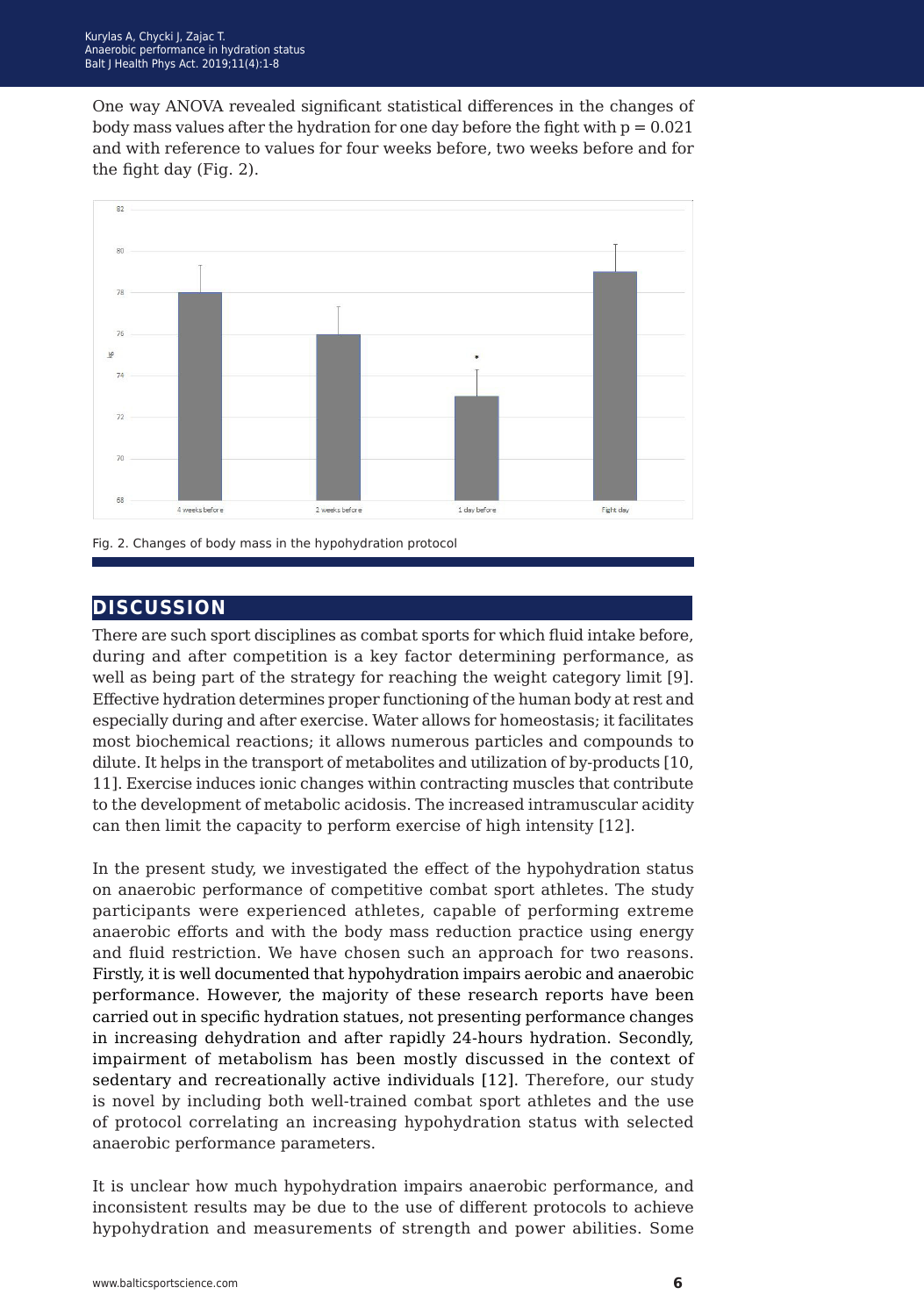authors have observed significant reductions in isometric and isokinetic force after 2% hypohydration [13], while others did not register significant changes in muscular activity even after 4% hypohydration [13, 14]. The current investigation demonstrated a significant decrease in anaerobic capacity (W<sub>t</sub> – J) during a 29-day hypohydration protocol (from 13412.6 (J) – 4 weeks before to 10393.6 J – one day before the fight,  $p = 0.0008$ ). This has been explained by an increase in core temperature which affects the sequence of muscle strength production by reducing motor cortex activation, peripheral stimulus and power output [10, 12].

The impairments in  $\bm{\mathsf{W}}_{\text{t}}$  were influenced by changes in  $\bm{\mathsf{U}}_{\text{OSM}}$  and  $\bm{\mathsf{U}}_{\text{SG}}.$  The results of the current study demonstrated a statistically significant increase  $U_{\text{OSM}}$  (from 340 (mOsmkg H<sub>2</sub>O<sup>-1</sup>) to 1131.3 (mOsmkg H<sub>2</sub>O<sup>-1</sup>),  $p = 0.031$ ) and U<sub>SG</sub> (1.012 to 1.045,  $p = 0.009$  in the weight cutting process. For practical purposes, different methods of evaluating the hydration status are used. They include total body water content (bio-electrical impedance), blood variables (osmolality, volume, isotope tracers and sodium concentration), as well as urine variables (osmolality, volume, specific urine gravity). In our study, we used monitoring of  $U_{OSM}$  and  $U_{SG}$ . This choice is consistent with the suggestion of Popowski et al. [15], who compared the validity of  $U_{OSM}$  and  $U_{SG}$  to plasma osmolality and concluded that both are greatly correlated and are good measurements of hydration status.

The results of our study are in line with the available literature regarding the impact of hypohydration on  $P_p(W)$  and  $P_m(W)$ . This phenomenon could be explained by the influence of the suppressed neuromuscular function, although membrane excitability is not reduced by dehydration [16]. It is well accepted that water is bound to the glycogen molecule in the cellular environment. Each gram of glycogen is stored in human muscle with at least three grams of water [17]. Olsson et al. assessed body water by tritium trace in dilution before and after glycogen loading, suggesting that each gram of glycogen was stored with 3–4g of water. Some authors sustain that different ratios of muscle glycogen to water following post-exercise glycogen repletion under different fluid intakes. A ratio of 1:3 was found when only 400 ml of water was consumed, while a ratio of 1:17 was determined when participants replaced the fluid lost during exercise [15, 18]. Despite numerous scientific data , there is still no conclusive answer regarding how much time is needed to recover fluid and energy substrates after a weight cutting protocol. Tarnopolsky et al. observed that the weight loss using energy and fluid restriction before weighin results in a marked decrease in muscle glycogen concentration which could affect high intensity anaerobic actions common in combat sports. However, those reductions in muscle glycogen concentrations are largely reversed during the 17-hour period allowed between weigh-in and the start of the competition [19]. The results of our study indicate that, despite 24h hydration, selected Wingate test parameters  $(P_p \text{ and } P_m)$  were impaired if compared to the baseline value.

### **conclusions**

It seems that strength and power is significantly affected by a state of hypohydration in combat sports, where athletes usually dehydrate before competition to reduce body mass for a certain weight category. It is possible that full rehydration would have resulted in larger gains in neuromuscular performance.